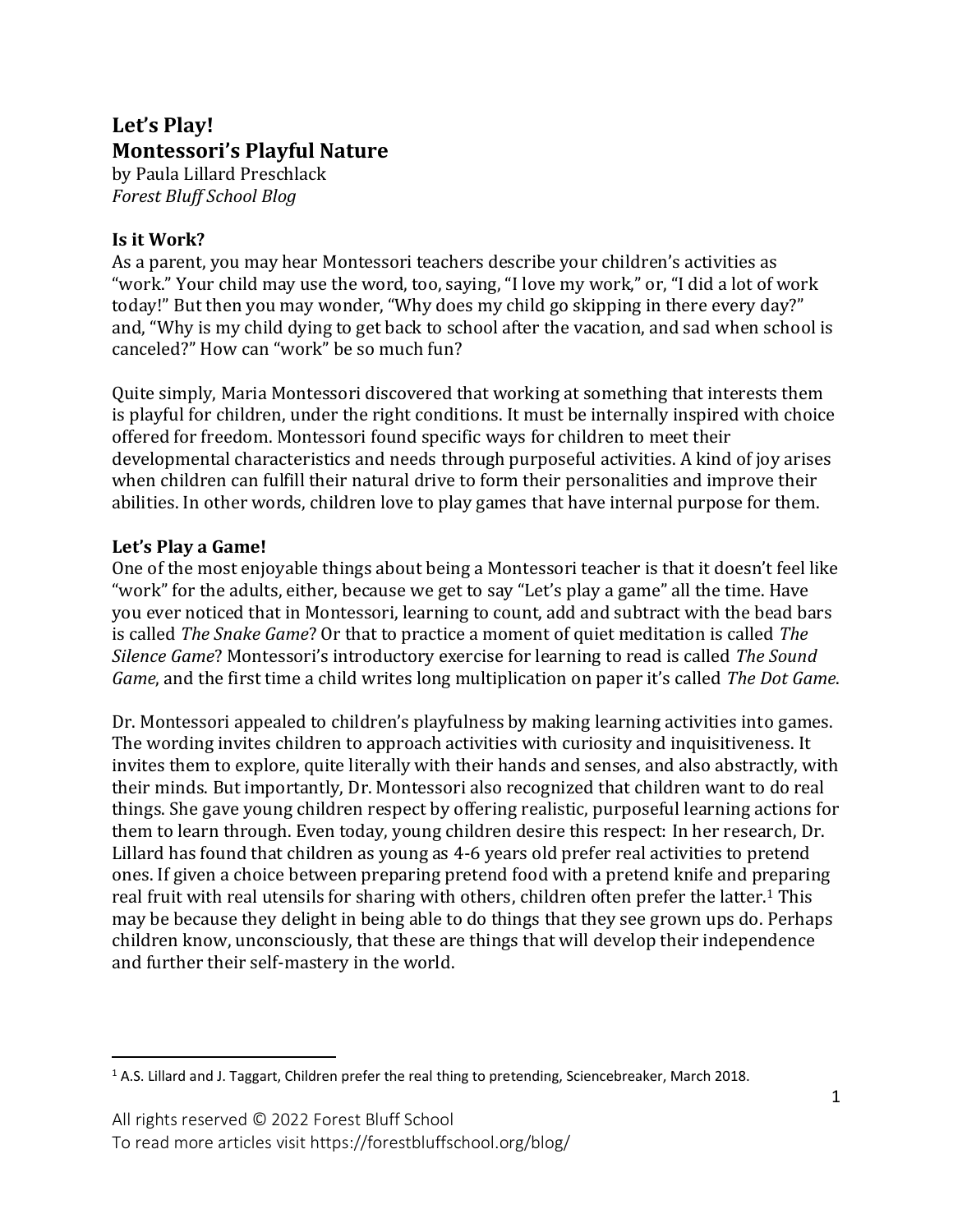#### **Playfulness in Childhood**

Before she became interested in Montessori education, Angeline Lillard was a researcher who focused on children's pretend play. She is now an internationally leading researcher on both play and Montessori, separately. But the two topics, interestingly, are intricately related. Dr. Lillard explains that by making real activities game-like, Maria Montessori succeeded to collapse the tension between work and play, structure and freedom.<sup>2</sup> This is why your children skip into Montessori schools, enthusiastic about doing their "work."

Children have a tendency to play and to be playful. They also enjoy challenging themselves to acquire new abilities. In response, Montessori teachers invite their children to selfchallenge their memory, their balance, their hand-eye coordination, and their self-control in many ways all throughout the day. Some of these games are quite hard to do, like memorizing a 4-digit number and keeping it in your head while walking across the room, then collecting the correct number of unit beads, ten bars, hundred squares and thousand cubes to represent that same number, and bringing it back to the teacher all by yourself! Or closing your eyes and feeling objects inside a bag with your hands and describing them out loud. In such activities, the children feel that they are playing games—and they are—but more importantly, the enjoyment deepens their engagement with their activities, and they learn difficult concepts and develop important abilities for further learning.

The aspect of playfulness invites children to focus on and to delight in the sensation of selfchallenge. As they find this state over and over in their daily experiences in the classroom, children become insatiable learners with wide interests. This long-term effect seems to be the primary reason adult graduates report feeling that early Montessori education greatly benefitted them.

## **Be Playful at Home**

In these long winter months when your family is often indoors, parents can find some simple ways to invite playfulness into your own lives. To be playful, your first instinct may be to get a competition going because that is the way that many of us learned to play games as children. "I'll race you to the car" or "Let's see who can…". But that isn't the kind of playfulness that leads to learning, independence and self-assuredness. So, pause and think first about what elements make an activity playful, vs. a competition, between two individuals.

You can begin by asking, "I wonder…"

I wonder if this hat can fit into this bag…

I wonder if the water is too hot, too cold, or just right…

I wonder where your snow boots are now…

I wonder if you can make this room neat and tidy before bedtime…

I wonder if you can reach that…

<sup>&</sup>lt;sup>2</sup> Angeline Lillard. Montessori, an alternative early childhood education. Early Child Development and Care, vol. 191, 2021.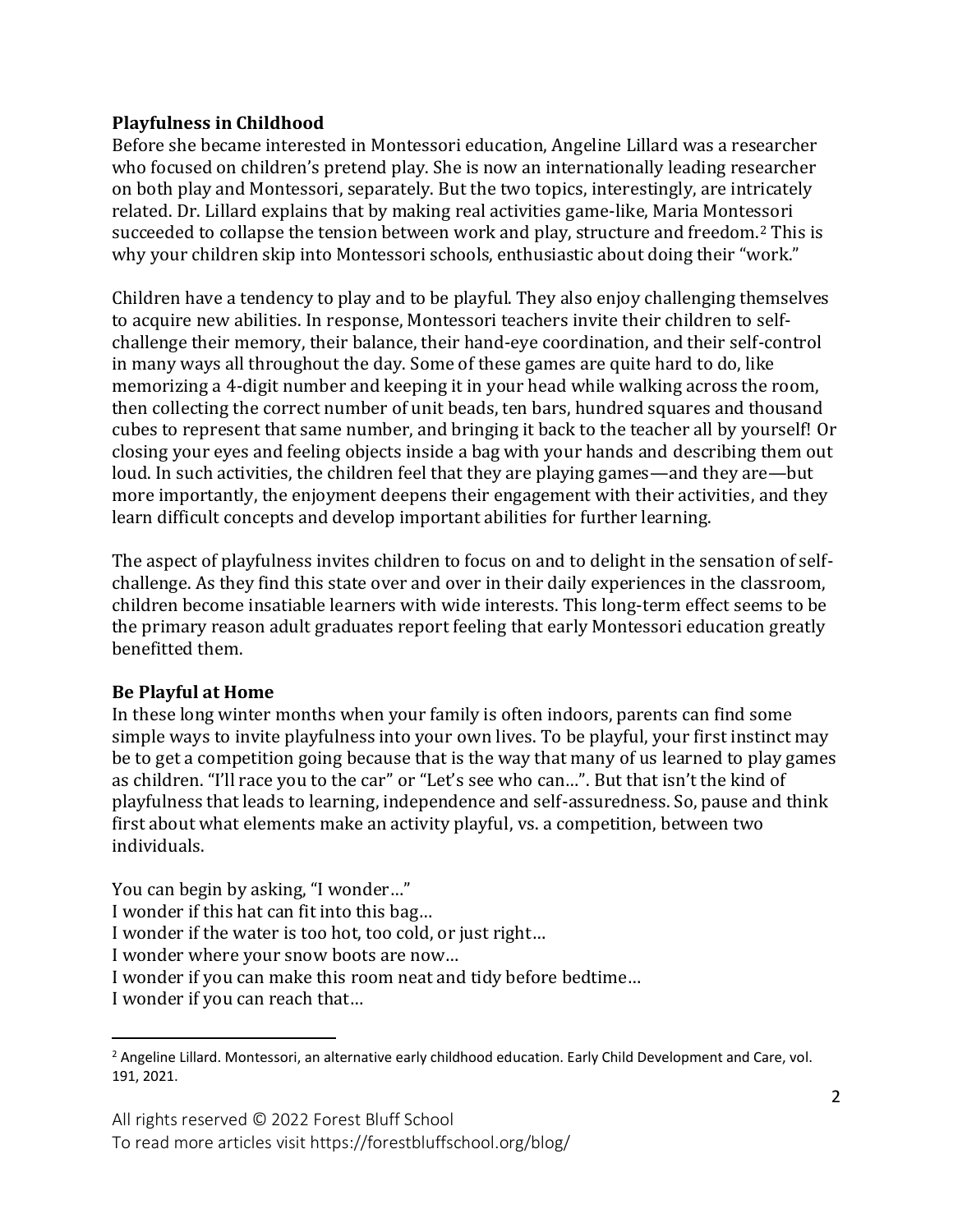I wonder if you can help your sister…

Each question can feel like a spontaneous game for your children.

You can demonstrate challenging yourself, too, by saying, "I'm going to see if I can…" I'm going to see if I can put this bicycle behind the others without tipping them over… I'm going to see if I can make this door close without a sound… I'm going to see if I can balance this cup on the tray without spilling all the way to the table…

These questions may inspire your children to also challenge themselves in fun ways.

When you look at a photograph or a book illustration, try a "Where's Waldo?" approach… I'm looking for a snowflake in the photo. Do you see one? I'm trying to decide if that person is happy or sad. What do you think? I'm searching for something red in this painting. Do you notice anything red?

Asking such questions invite interaction and conversation. And it's fun!

We tend to think of "quizzing" or "testing" a child when asking them questions. But in Montessori, we take a more friendly approach of challenging ourselves alongside one another. The adult models challenging him or herself, while encouraging the child to challenge him or herself in their own ways. This result is children who enjoy challenge and who set ambitious goals for themselves because nothing is imposed on them—it is selfdriven. This approach supports children to develop courage and realistic confidence.

## **What Kinds of Games?**

Younger children are fascinated by exploring with their senses. They love to listen for sounds, search for tiny visual details, touch things with their hands and learn the names of degrees of variability. (This is *smooth*, this is *rough*, this is *tepid*, this is *cool*, this is *sour*, this is *sweet*. This is *heavy*, this is *heavier*, this is *long*, this is *longer*). You can make up a playful little game on the spot wherever you are, any time, by demonstrating how we can use our senses to learn about our surroundings.

Young children also love to play memory games. Turn over several photographs or cards with images and play a spontaneous game of memory. *Which one was the black dog? Which one was the brown cow?* Or listen to bird call recordings and see if you can remember which bird makes which call. Just compare 3-4 at a time, and keep it simple.

Older children, ages six to twelve, enjoy exploring with their minds more than their senses. They love tongue twisters and finding facts. This is when board games become fun for them. But you can also make up spontaneous games wherever you are, like trying to list the U.S. presidents in order, or seeing how many state capitols family members can recall.